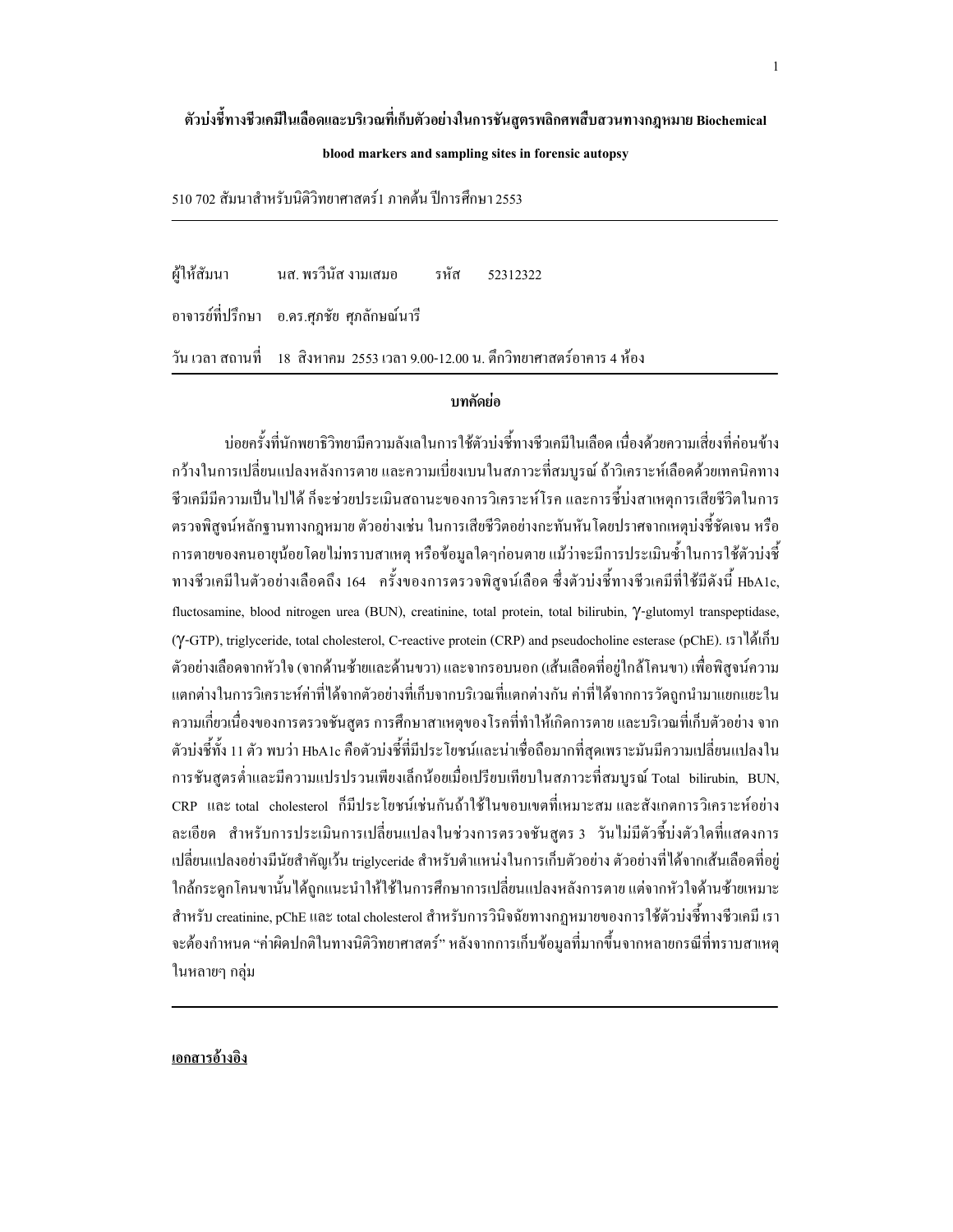Koichi Uemura, Kaori Shintani\_Ishida, Kanju Saka. Biochemical Blood markers and sampling sites in forensic autopsy. Forensic and Legal Medicine 2008; 15: 312-317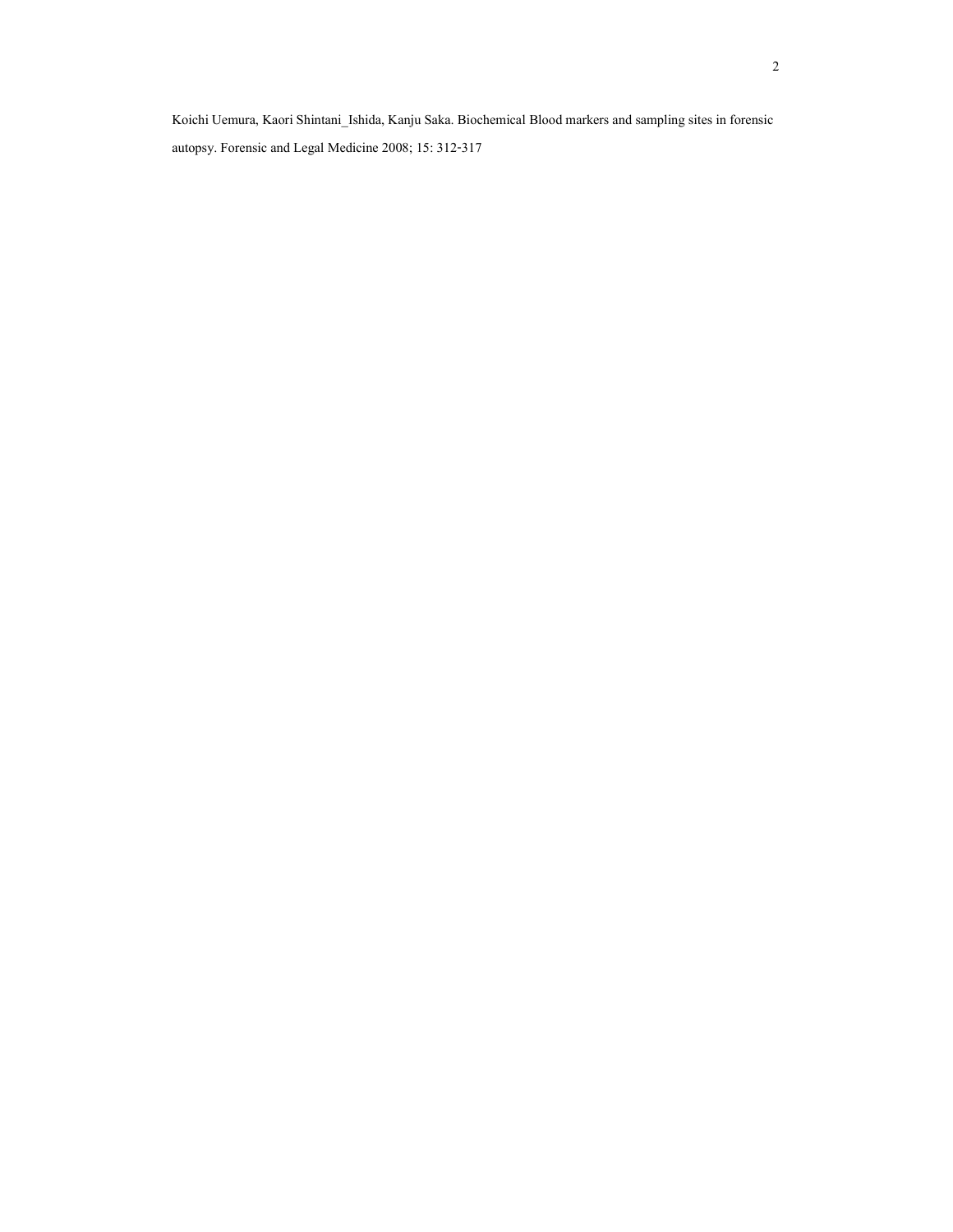บ่อยครั้งที่นักพยาธิวิทยามีความลังเลในการใช้ตัวบ่งชี้ทางชีวเคมีในเลือด เนื่องด้วยความ เสี่ยงที่ค่อนข้างกว้างในการเปลี่ยนแปลงหลังการตาย และความเบี่ยงเบนในสภาวะที่สมบูรณ์ ถ้า วิเคราะห์เลือดด้วยเทคนิคทางชีวเคมีมีความเป็น ไป ได้ ก็จะช่วยประเมินสถานะของการวิเคราะห์ โรค และการซี้บ่งสาเหตุการเสียชีวิตในการตรวจพิสูจน์หลักฐานทางกฎหมาย ตัวอย่างเช่น ในการ เสียชีวิตอย่างกะทันหันโดยปราศจากเหตุบ่งซี้ชัดเจน หรือการตายของคนอายุน้อยโดยไม่ทราบ สาเหตุ หรือข้อมูลใคๆก่อนตาย แม้ว่าจะมีการประเมินซ้ำในการใช้ตัวบ่งชี้ทางชีวเคมีในตัวอย่าง เลือดถึง 164 ครั้งของการตรวจพิสูจน์เลือด ซึ่งตัวบ่งชี้ทางชีวเคมีที่ใช้มีดังนี้ HbA1c, fluctosamine, blood nitrogen urea (BUN), creatinine, total protein, total bilirubin, γ-glutomyl transpeptidase, (γ-GTP), triglyceride, total cholesterol, C-reactive protein (CRP) and pseudocholine esterase (pChE). เราได้เก็บตัวอย่างเลือดจากหัวใจ (จากด้านซ้ายและด้านขวา) และจากรอบนอก (เส้นเลือด ที่อยู่ใกล้โคนขา) เพื่อพิสูจน์ความแตกต่างในการวิเคราะห์ค่าที่ได้จากตัวอย่างที่เก็บจากบริเวณที่ แตกต่างกัน ค่าที่ได้จากการวัดถูกนำมาแยกแยะในความเกี่ยวเนื่องของการตรวจชันสูตร การศึกษา ่ สาเหตุของโรคที่ทำให้เกิดการตาย และบริเวณที่เก็บตัวอย่าง จากตัวบ่งชี้ทั้ง 11 ตัว พบว่า HbA1c กือตัวบ่งชี้ที่มีประ โยชน์และน่าเชื่อถือมากที่สุดเพราะมันมีความเปลี่ยนแปลงในการชันสูตรต่ำและ มีความแปรปรวนเพียงเล็กน้อยเมื่อเปรียบเทียบในสภาวะที่สมบูรณ์ Total bilirubin, BUN, CRP และ total cholesterol ก็มีประโยชน์เช่นกันถ้าใช้ในขอบเขตที่เหมาะสม และสังเกตการวิเคราะห์ อย่างละเอียด สำหรับการประเมินการเปลี่ยนแปลงในช่วงการตรวจชันสูตร 3 วันไม่มีตัวชี้บ่งตัวใด ที่แสดงการเปลี่ยนแปลงอย่างมีนัยสำคัญเว้น triglyceride สำหรับตำแหน่งในการเก็บตัวอย่าง ตัวอย่างที่ได้จากเส้นเลือดที่อยู่ใกล้กระดูกโคนขานั้นได้ถูกแนะนำให้ใช้ในการศึกษาการ เปลี่ยนแปลงหลังการตาย แต่จากหัวใจด้านซ้ายเหมาะสำหรับ creatinine, pChE และ total cholesterol สำหรับการวินิจฉัยทางกฎหมายของการใช้ตัวบ่งชี้ทางชีวเคมี เราจะต้องกำหนด "ค่า ผิดปกติในทางนิติวิทยาศาสตร์" หลังจากการเก็บข้อมูลที่มากขึ้นจากหลายกรณีที่ทราบสาเหตุใน หลายๆ กลุ่ม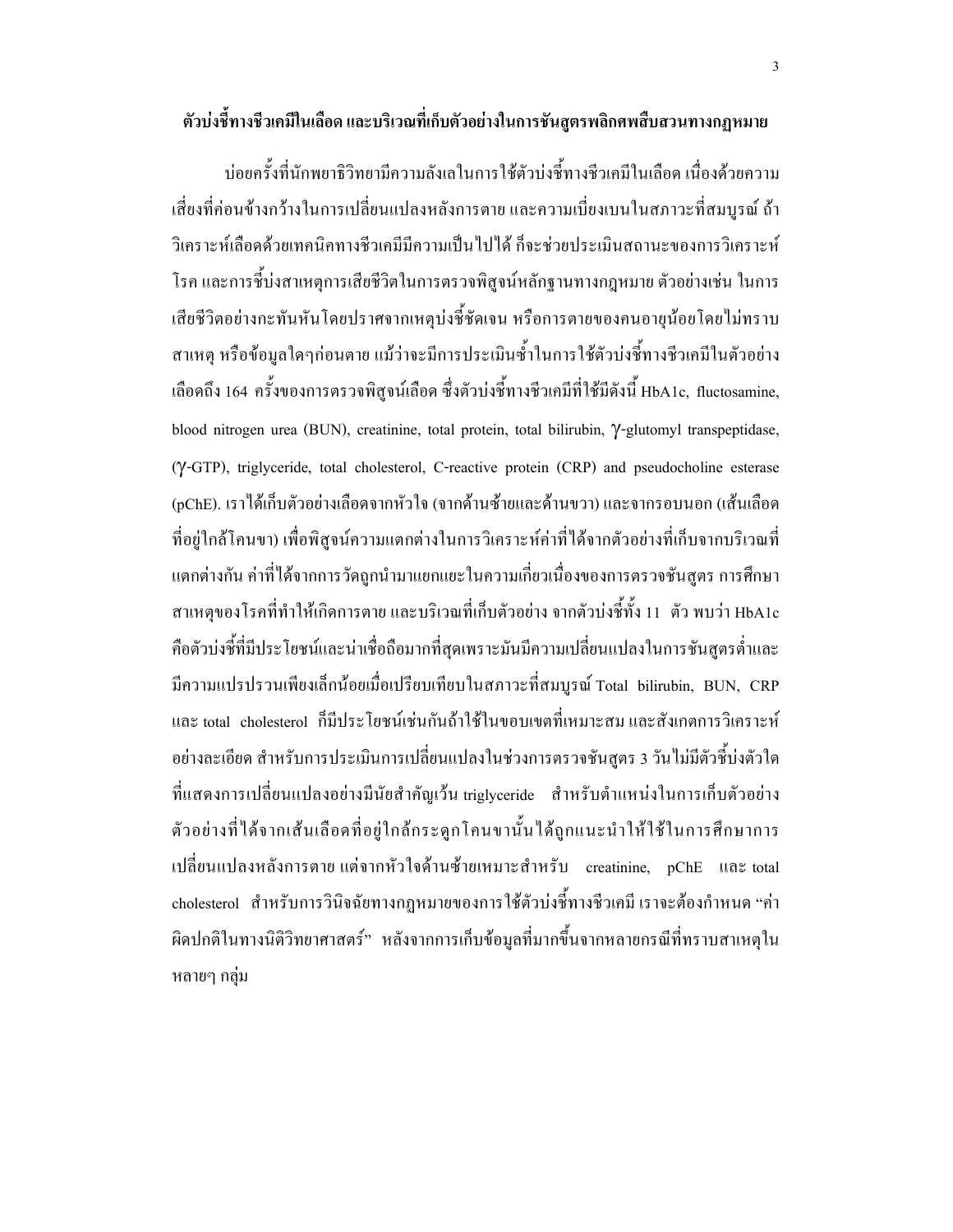ในการตรวจชันสูตรศพในทางกฎหมายหลักฐานก่อนตายเช่น การเจ็บป่วยในปัจจุบันหรือ ้อดีตนั้นค่อนข้างจะมีน้อย และนักพยาธิวิทยาจะต้องตัดสินผลจากหลักฐานที่พบจากการชันสูตร ในทางการแพทย์ ได้นำข้อมูลจำนวนมากรวมทั้งตัวบ่งชี้ชีวเคมีในเลือดมาใช้ในการรักษาโรค การ ้ตรวจหาทางกายภาพ ถ้าการวิเคราะห์ทางชีวเคมีนั้นมีความเป็นไปได้สำหรับนักชันสูตรพลิกศพ ก็ ้จะเป็นประโยชน์และช่วยประเมินความถูกต้องของการชันสูตรและการตัดสินสาเหตุการตายในแต่ ิละกรณีของการสืบสวนทางกฎหมาย อย่างไรก็ตาม ในปัจจุบันนักพยาธิวิทยามีความลังเลในการใช้ ้ตัวบ่งชี้ทางชีวเคมีในเลือด เนื่องด้วยความกังวลในด้านการหลังการตายที่มีอย่มากและมีค่าความ เบี่ยงเบนที่มากจากค่าของคนปกติที่มีสุขภาพสมบูรณ์

ี่ มีผลการตรวจสอบที่สมบูรณ์เกี่ยวกับการชันสูตรตัวอย่างโดยโก (Coe) ซึ่งครอบคลุมตัว บ่งชี้มากมาย และมีรายงานการศึกษาในสัตว์จาก T suji al. ซึ่งคำนึงถึงสภาวะการเปลี่ยนแปลงหลัง ึการตายในตัวชี้วัด อีกทั้งยังมีรายงานอีกหลายชิ้นเกี่ยวกับประ โยชน์ของตัวบ่งชี้อิสระในการตรวจ ชันสูตร อย่างไรก็ตาม ยังมีข้อมูลไม่เพียงพอเกี่ยวกับตัวชี้วัดในเลือดที่มีอยู่และมีผลที่แตกต่างกัน ้จากการเก็บตัวอย่างในบริเวณที่ต่างกันในการชันสูตรแต่ละครั้ง พวกเราเลือกวัดตัวบ่งชี้ทางชีวเคมี ้ที่มีอยู่ในทางการแพทย์ 11 ชนิดจากตัวอย่างเลือดที่เก็บได้จากสามบริเวณที่แตกต่างกัน ซึ่งค่าใช้จ่าย ในการตรวจวัดตัวบ่งชี้ทั้ง 11 ตัวนั้นต่ำมากเพราะตัวบ่งชี้เหล่านี้ใช้ตรวจกันอยู่เป็นประจำในทาง ึการแพทย์ มูลค่าของปัจจัยดังกล่าวมีความสำคัญกับการตรวจสอบทางกฎหมายที่มีงบประมาณ จำกัด

จุดมุ่งหมายของเราคือการตรวจสอบซ้ำและการประเมินคุณค่าทางการค้าของตัวบ่งชี้ใน ้เลือดและประโยชน์ของมันในการวินิจฉัยทางกฎหมาย เราได้ตรวจสอบผลกระทบจากสภาวะการ ้เปลี่ยนแปลงหลังการตายที่มีต่อตัวบ่งชี้ทาง ชีวเคมีในเลือด และแสดงให้เห็นถึงความแตกต่างใน ึการศึกษาสาเหตุของการตาย ในขณะเดียวกันก็มีการหาตำแหน่งในการเก็บตัวอย่างที่เหมาะสมด้วย ซึ่งจะเป็นประโยชน์ในการนำสภาวะการเปลี่ยนแปลงหลังการตายมาเข้าสู่การศึกษาในการหาตัว บ่งชี้และอภิปรายผลการทดลอง

- 2. วัสดุอุปกรณ์และวิธีการ
- 2.1 ตัวอย่างเลือด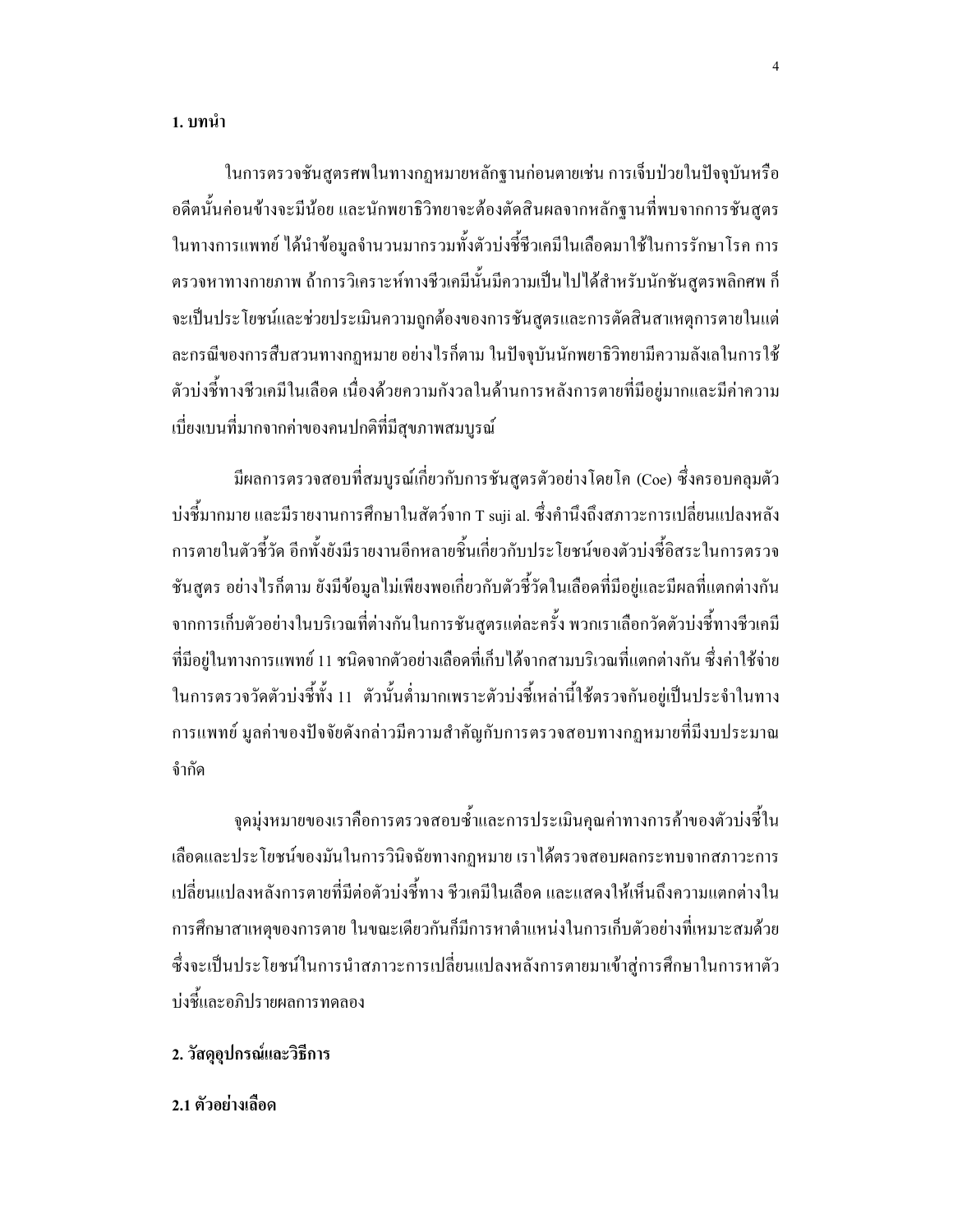จากการอนุญาติของ the Ethics Committee of Graduate School of Medicine มหาวิทยาลัย โตเกียว (No.690) "ได้รับเลือด 164 ตัวอย่างเป็นลำดับจากการชั้นสูตรในแผนกของเราจากเดือน เมษายน 2003 ถึงมีนาคม 2006 (อายุ 0−98 ปี, อายุเฉลี่ย 54.9±21.8, อายุกลาง 57.0, ชาย 112, หญิง 52) ช่วงเวลาหลังการตายของตัวอย่างที่ทำการตรวจชันสูตรมีดังนี้ 0-12 ชั่วโมง (25 กรณี), 13-6 ชั่วโมง (69 กรณี), 25-48 ชั่วโมง(54 กรณี), 49-72 ชั่วโมง (16 กรณี) สาเหตุของการตายมีดังนี้ อันตรายจากอาวุธที่ไม่มีคม (52 กรณี), อันตรายจากอาวุธมีคม (7 กรณี), หายใจขัดหรือหอบ (18 กรณี), จมน้ำ(4 กรณี), ไฟไหม้ (5 กรณี), มึนเมา (9 กรณี), การตายด้วยเหตุจากอวัยวะภายใน (39 กรณี), และ กรณีอื่นๆ (30กรณี) มีการดูแลอย่างดีเพราะฉะนั้นข้อมูลของศพที่ตรวจจะถูกเก็บเป็น อย่างดี ศพถูกเก็บรักษาไว้ในห้องเย็นและตรวจชันสูตรภายในหนึ่งวันหลังจากศพถูกพบ ตัวอย่าง เลือดถูกเก็บจากหัวใจห้องซ้ายและขวา และเส้นเลือดบริเวณโคนขา ภายใน 72 ชั่วโมง ของการ ชันสูตร ทันทีที่ได้ตัวอย่างเลือดทั้งหมด ทำการแยกน้ำเลือด (sera) ด้วยการปั่นที่ 1000 g, 30 นาที, และเก็บไว้ที่ -20อาศาเซลเซียส ในระหว่างที่น้ำเลือดทั้งหมดถูกแช่ที่ 4 องศา เซลเซียสตลอดวัน จนกระทั่งถูกส่งไปที่ห้องแลปของบริษัท SRLจำกัด (Tokyo, Japan) ซึ่งทำกา วิเคราะห์ตัวอย่างที่ได้ ภายในหนึ่งวัน

# 2.2 การวิเคราะห์ทางชีวเคมี

ตัวอย่างเลือดทั้งหมดหัวใจห้องซ้ายและขวา และเส้นเลือดบริเวณ โคนขาภายใน เราคัด เลือกตัวบ่งชี้ทางเคมีโดยยึดรายงานผลการศึกษาที่ผ่านมาว่าให้ผลการชันสูตรที่มีเสถียรภาพ โดยตัว ปงชี้ทั้ง 11 ตัวนั้นมี HbA1c (latex aggregation method, standard range:4.3-5.8%) และ fructosamine (calorimetry method:205-285 mM) สำหรับ chronic hyperglycemia, blood nitrogen urea (BUN) (Urease UV method : 6-20 mg/dL) และ creatinine (enzyme method: เพศชาย 0.61 – 1.04 mg/dL, เพศหญิง 0.47-0.79 mg/dL) สำหรับ renal failure, total protein (Biuret method = 6.7-8.3  $g/dL$ ) สำหรับ malnutrition, total bilirubin (vanadinate oxidation method: 0.2-1.0 mg/dL) และ Y-glutamyl transpeptidase (g-GTP) (JSCC standardization method: เพศชาย< 70 IU/L, 37 อาศา เซลเซียส, เพศหญิง < 30 IU/L, 37 องศาเซลเซียส สำหรับตับ, triglyceride (enzyme method: 50-149 mg/dL) และ total cholestoral (enzyme method: 150-219 mg/dL) สำหรับ hyperlipidemia, Creactive protein (CRP) (latex aggregation method,  $\leq 0.3$  mg/dL) สำหรับ inflammation, pseudocholine esterase (pChE) (ตามอัตราดังนี้ เพศชาย 242-495 IU/L, 37 องศาเซลเซียส, เพศหญิง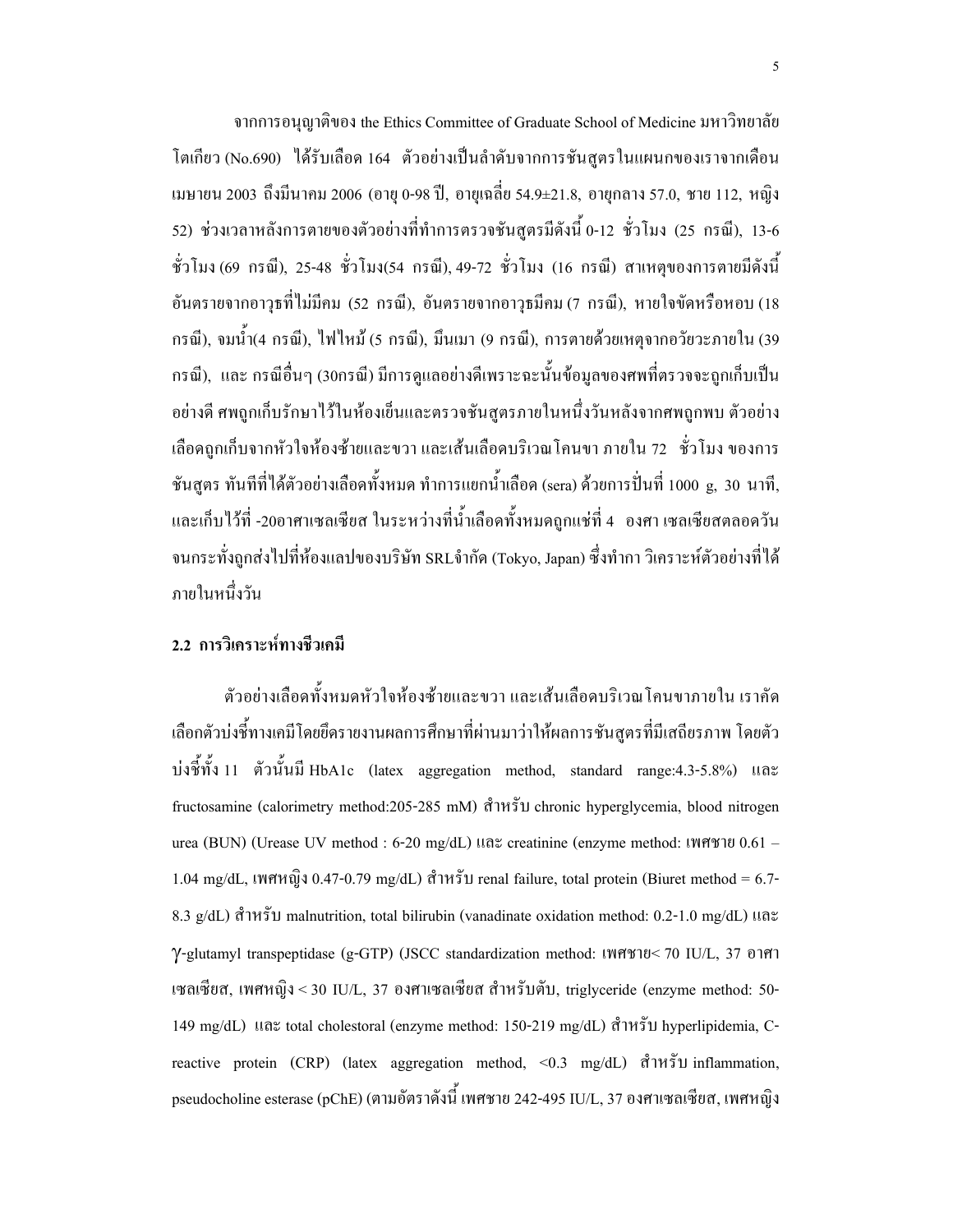200-495 IU/L, 37 องศาเซลเซียส) สำหรับตับและอาการพิษจาก organic phosphate ปริมาตรซีรัมที่ ้ต้องการในการตรวจวัดตัวชี้บ่งทั้ง 11 ตัว เท่ากับ 2 มิลลิลิตร

ห้องปฏิบัติการได้คัดตัวอย่าง 2.4% ทิ้งไปในการวัด bilirubin แต่ไม่ใช่สำหรับตัวชี้วัดตัว อื่นๆ อย่างไรก็ตาม เราไม่สามารถทำการตรวจวัดตัวบ่งชี้ทั้งหมดกับจำนวนตัวอย่างทั้งหมด ที่มี เพราะปัญหาของปริมาตรตัวอย่างที่มีไม่เพียงพอ

## 2.3 การวิเคราะห์ทางสถิติ

วิเคราะห์ข้อมูลด้วยค่าเฉลี่ยมาตรฐาน (mean±SD) ค่า ทางสถิติที่มีนัยสำคัญมีดังนี้ สำหรับ ช่วงระหว่างการตรวจชั้นสูตรความสัมพันธ์ของ spearman's rank ดังแสดงในตารางที่ 2 (Table 2) ี สำหรับการศึกษาโรคที่เป็นสาเหตุการตายใช้ one-way ANOVA ใน การแสดงผลสำหรับผลการ ทดลองที่มีค่าที่แตกต่างจากกลุ่มจะใช้ scheffe's posthoc test ระหว่างกลุ่มที่มีความหลากหลาย แสดงในตารางที่ 3 (Table 3) สำหรับผลการทดลองที่มีขอบเขตแตกต่างกันจะใช้ one-way repeated ANOVA เมื่อมีค่าที่แตกต่างในกลุ่ม จะใช้การจับคู่ (paired t-test) สำหรับการเปรียบเทียบ pair-wise (Table 4) โปรแกรมสถิติที่ใช้ในการวิเคราะห์ผลการทดลองคือ Statveiw Ver. 4.11 (Abacus Concepts Ins., Berkeley, CA) ระดับนัยสำคัญคือ 0.05 (5%)

#### 3. ผลการทดลอง

้ เราใด้ทำการสรุปข้อมูลการวิเคราะห์ตัวอย่างเลือดจากหัวใจห้องขวา ซึ่งใด้ข้อมูลเกือบทุก กรณี (Table 1) อันดับแรก HbA1c แสดงเกือบทั้งหมดของค่าเฉลี่ยที่เหมือนกับ healthy subject, และ ได้ค่าอัตราส่วนที่ต่ำมากของค่าผิดปกติ (24.8%) เมื่อเปรียบเทียบกับ fructosamine (77.7%), ตัว บ่งชี้อื่นคือ chronic hyperglycemia ตัวบ่งชี้กลุ่มถัดไปให้ค่าเฉลี่ยที่สูงขึ้นกว่ากลุ่ม healthy subjects และอัตราที่สงกว่าของค่าผิดปกติ (37.3-95.1%) สำหรับกล่มที่รวม total bilirubin, triglyceride, BUN, CRP, g-GTP, fructsamine และ creatinine ในกลุ่มที่ 3 pseudocholine esterase (pChE) และ total cholesterol ใด้ค่าเฉลี่ยที่ต่ำกว่า healthy subjects และมีค่าอัตราส่วนสูงกว่าของabnormal values (64.1%, 72.9%) ในกลุ่มสุดท้าย total protein ให้ค่าที่เกือบเท่ากับค่าเฉลี่ยที่ได้จาก healthy subjects แต่ให้ค่าความแปรปรวนที่กว้าง เพราะฉะนั้นได้ค่าอัตราส่วนที่สูงของค่าไม่ปกติ (75.3%)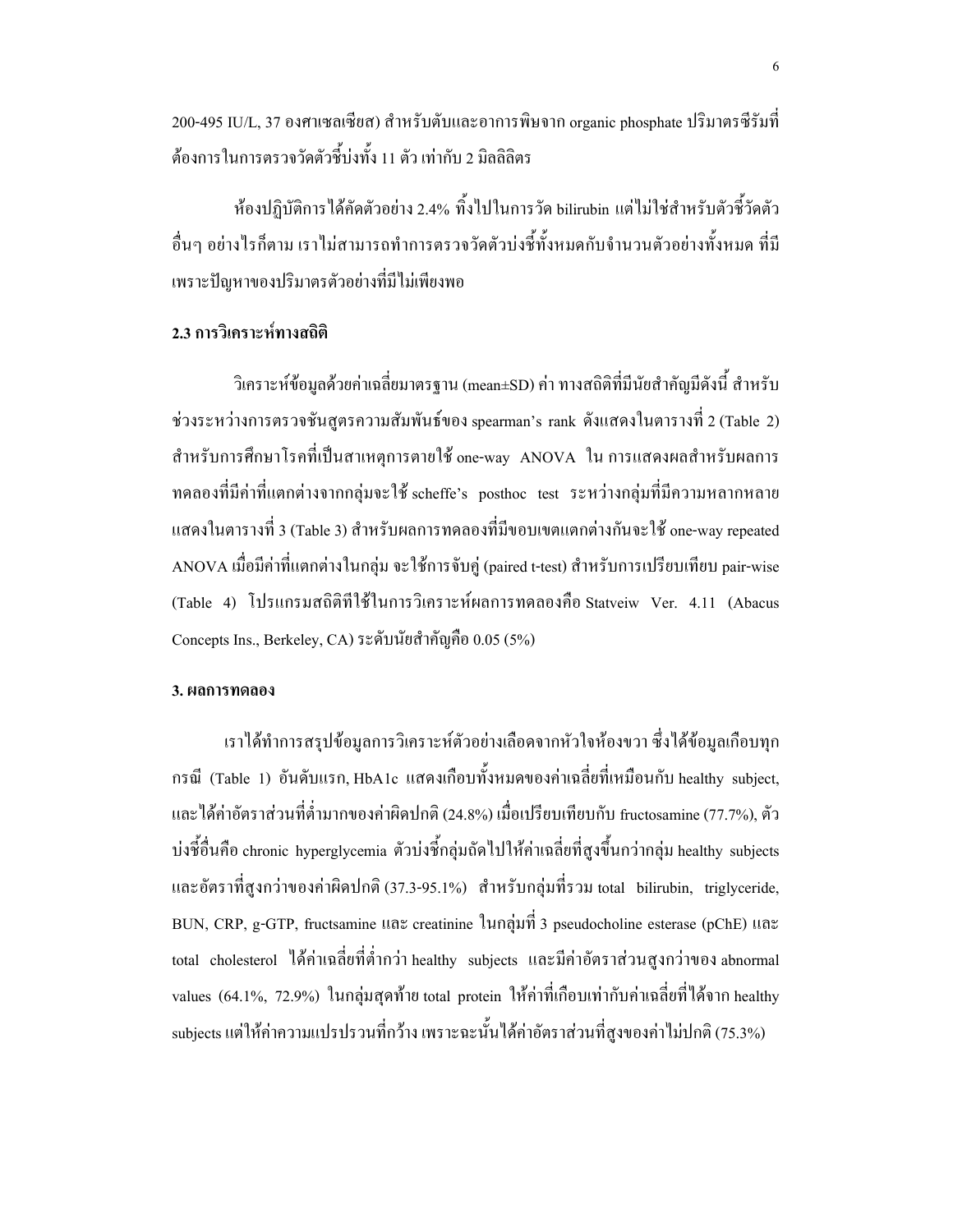ในการประเมินการเปลี่ยนแปลงระยะเวลาหลังการตายในช่วงเวลาการตรวจชันสูตร เราได้ จัดกลุ่มช่วงการตรวจชันสูตรเป็น 4 กลุ่ม (0-12 ชั่วโมง, 13-24 ชั่วโมง, 25-48 ชั่วโมง, 49-72 ชั่วโมง) และได้ก่ากวามสัมพันธ์ จากการวิเคราะห์ระหว่างตัวชี้วัดและช่วงเวลาการตรวจชันสูตร ซึ่งได้สรุป ไว้ในตารางที่ 2 (Table 2) ค่านัยสำคัญ ของ triglyceride ลดลงตามช่วงเวลาในการตรวจชันสูตร

ต่อไปคือการประเมินความแตกต่างของค่าที่ได้จากการหาสาเหตุการเสียชีวิต ซึ่งเราได้จัด กลุ่มสาเหตุของ การเสียชีวิตออกปืน 8 กลุ่ม (บาดเจ็บด้วยอาวุธที่ไม่มีคม, บาดเจ็บด้วยอาวุธที่มีคม, หอบหายใจติดขัด, จมน้ำ, ไฟกรอก, ได้รับสารพิษ, ปัญหาจากอวัยะภายในและอื่นๆ) ซึ่งได้แสดง การเปรียบเทียบไว้ในตารางที่ 3 (Table 3) มีความแตกต่างอย่างมีนัยสำคัญตัวบ่งชี้ pseudocholine esterase, total cholesterol , total protein สำหรับ total cholesterol มีความแตกต่างในการตายด้วย สาเหตุหายใจติดขัด-บาดเจ็บด้วยอาวุธ ไม่มีคม และหายใจติดขัด-ปัญหาจากอวัยวะภายใน สำหรับ total protein มีความแตกต่างในตัวอย่างที่มีสาเหตุการเสียชีวิตด้วยใฟไหม้-บาดเจ็บด้วยอาวุธไม่มี ึ คม, เสียชีวิตเพราะ ไฟ ไหม้-บาดเจ็บด้วยอาวุธมีคม และเสียชีวิตเพราะ ไฟ ไหม้-ปัญหาจากอวัยวะ ภายใน

ผลของความแตกต่างของตำแหน่งที่เก็บตัวอย่างได้สรุปไว้ในตารางที่ 4 Triglyceride, BUN และ fructosamine แสคงให้เห็นว่าไม่มีความแตกต่างของตัวอย่างที่ได้จากตำแหน่งที่แตกต่างกัน แต่ ตัวบ่งชี้อีกแปดตัวแสดงให้เห็นว่ามีความแตกต่างอย่างมีนัยสำคัญ Creatinine ให้ค่าต่ำที่สุดในตัว อย่างเลือดที่ได้จากหัวใจด้านซ้าย แต่ตัวบ่งชี้อีกเจ็ดตัวแสดงให้เห็นค่าต่ำที่สุดในตัวอย่างเลือดที่ได้ จากบริเวณโคนขา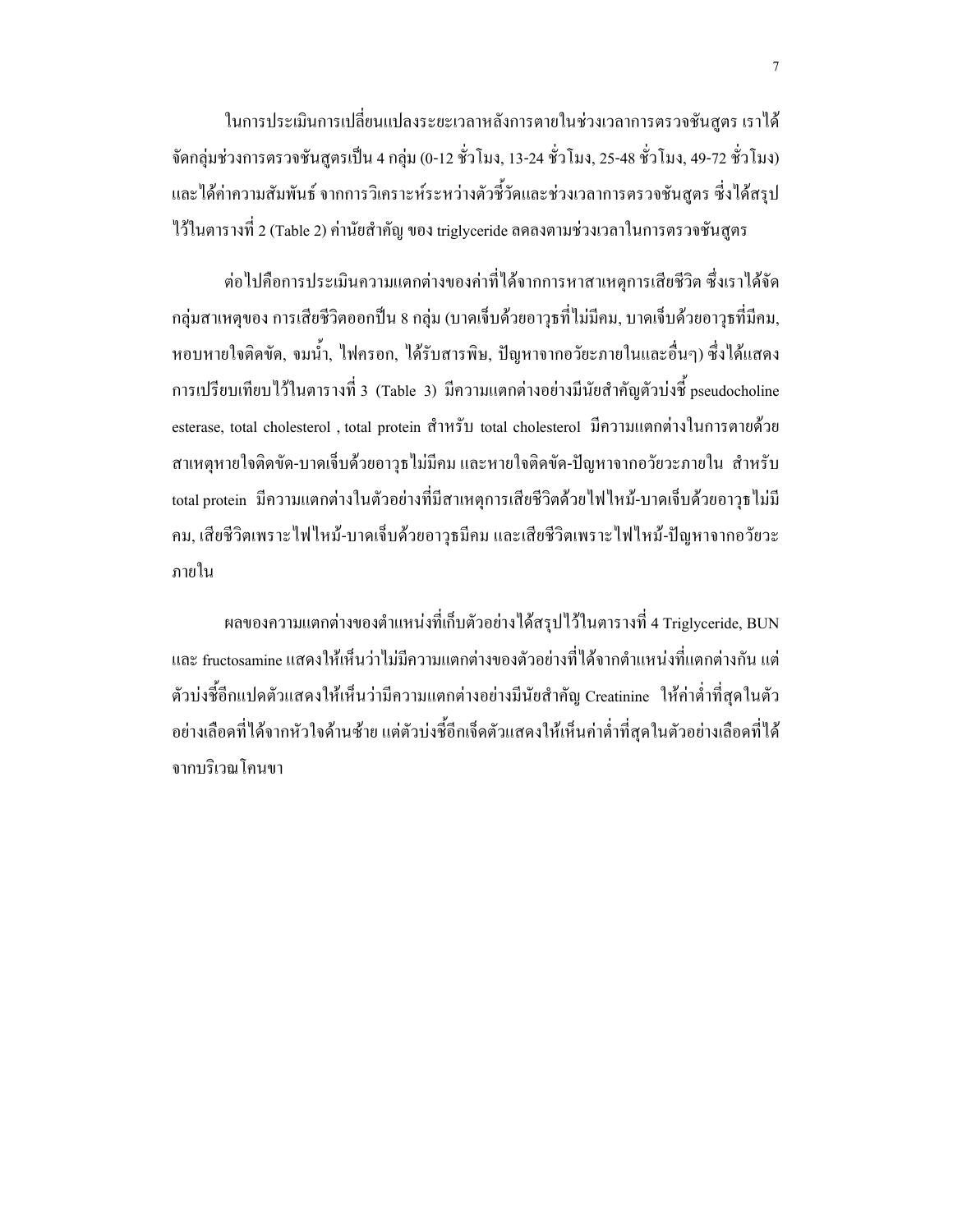| Differences from clinical standards (right cardiac blood) |                   |                                         |                      |                  |                                                                       |  |  |  |
|-----------------------------------------------------------|-------------------|-----------------------------------------|----------------------|------------------|-----------------------------------------------------------------------|--|--|--|
| Marker                                                    | Measured<br>value | Value obtained from<br>healthy subjects | Unit                 | $\boldsymbol{n}$ | Results outside the reference<br>intervals of healthy subjects $(\%)$ |  |  |  |
| HbAlc                                                     | $5.23 \pm 1.23$   | $4.3 - 5.8$                             | $\frac{0}{0}$        | 149              | 24.8                                                                  |  |  |  |
| $t$ -Bilirubin                                            | $1.32 \pm 2.44$   | $0.2 - 1.0$                             | mg/dL                | 150              | 37.3                                                                  |  |  |  |
| Triglyceride                                              | $129.9 \pm 107.4$ | $50 - 149$                              | mg/dL                | 155              | 45.2                                                                  |  |  |  |
| <b>BUN</b>                                                | $39.8 \pm 40.6$   | $6 - 20$                                | mg/dL                | 162              | 59.3                                                                  |  |  |  |
| <b>CRP</b>                                                | $7.54 \pm 11.54$  | $\triangleleft$ 0.3                     | mg/dL                | 163              | 69.3                                                                  |  |  |  |
| $\gamma$ -GTP                                             | $154.1 \pm 173.4$ | Male $\leq$ 70, female $\leq$ 30        | IU/L, $37^{\circ}$ C | 148              | 74.3                                                                  |  |  |  |
| Fructsamine                                               | $325.3 \pm 147.1$ | $205 - 285$                             | mM                   | 148              | 77.7                                                                  |  |  |  |
| Creatinine                                                | $3.29 \pm 2.35$   | Male 0.61-1.04, female 0.47-0.79        | mg/dL                | 163              | 95.1                                                                  |  |  |  |
| Pseudocholine esterase                                    | $204.1 \pm 120.7$ | Male 242-495, female 200-459            | IU/L, $37^{\circ}$ C | 153              | 64.1                                                                  |  |  |  |
| $t$ -Cholesterol                                          | $142.3 \pm 77.3$  | $150 - 219$                             | mg/dL                | 155              | 72.9                                                                  |  |  |  |
| $t$ -Protein                                              | $7.45 \pm 2.09$   | $6.7 - 8.3$                             | g/dL                 | 154              | 75.3                                                                  |  |  |  |

# ตารางที่ 1 ความแตกต่างจากมาตรฐานในทางการแพทย์ (แสดงค่าเฉลี่ยมาตรฐาน ±SD)

Values are expressed as the mean  $\pm$  SD.

Table 1

# ตารางที่ 2 ช่วงเวลาในการตรวจชันสูตร (เลือดจากหัวใจค้านขวา)

| Table 2                                   |  |  |
|-------------------------------------------|--|--|
| Postmortem interval (right cardiac blood) |  |  |

| Marker                 | Measured value         | $p$ -value <sup><math>a</math></sup> | Postmortem change      |                        |        |           |  |
|------------------------|------------------------|--------------------------------------|------------------------|------------------------|--------|-----------|--|
|                        | Postmortem time        |                                      |                        |                        |        |           |  |
|                        | $0-12h$                | $13 - 24 h$                          | $25 - 48$ h            | $49 - 72 h$            |        |           |  |
| <b>HbAlc</b>           | $5.43 \pm 1.78$ (21)   | $5.35 \pm 1.05(66)$                  | $4.92 \pm 1.05$ (49)   | $5.39 \pm 1.59$ (13)   | 0.1571 | Unchanged |  |
| t-Bilirubin            | $1.25 \pm 2.53$ (24)   | $1.26 \pm 2.28$ (64)                 | $1.34 \pm 2.38$ (48)   | $1.66 \pm 3.32$ (14)   | 0.9305 | Unchanged |  |
| Triglyceride           | $158.8 \pm 82.5(25)$   | $139.4 \pm 138.0(66)$                | $114.1 \pm 73.5(48)$   | $93.4 \pm 65.0$ (16)   | 0.0083 | Decrease  |  |
| <b>BUN</b>             | $29.5 \pm 29.2$ (25)   | $39.1 \pm 34.1$ (69)                 | $48.6 \pm 51.8$ (52)   | $36.2 \pm 40.8$ (16)   | 0.2752 | Unchanged |  |
| <b>CRP</b>             | $7.12 \pm 12.54(25)$   | $9.30 \pm 11.55(69)$                 | $6.67 \pm 12.22(53)$   | $3.44 \pm 5.42$ (16)   | 0.7540 | Unchanged |  |
| $\gamma$ -GTP          | $131.0 \pm 113.3(25)$  | $135.8 \pm 162.9$ (61)               | $165.1 \pm 172.6$ (49) | $229.6 \pm 282.8$ (13) | 0.2545 | Unchanged |  |
| Fructsamine            | $304.9 \pm 122.5(22)$  | $308.2 \pm 107.7(66)$                | $360.4 \pm 201.7(45)$  | $301.8 \pm 149.3(15)$  | 0.2711 | Unchanged |  |
| Creatinine             | $3.14 \pm 2.93$ (25)   | $3.21 \pm 2.11(69)$                  | $3.53 \pm 2.48(53)$    | $3.06 \pm 2.02$ (16)   | 0.3442 | Unchanged |  |
| Pseudocholine esterase | $235.3 \pm 105.0$ (24) | $200.9 \pm 133.1(66)$                | $191.4 \pm 114.9$ (47) | $207.4 \pm 106.0$ (16) | 0.2599 | Unchanged |  |
| t-Cholesterol          | $165.9 \pm 59.3(25)$   | $135.0 \pm 83.5(66)$                 | $143.6 \pm 79.3(48)$   | $131.8 \pm 67.1$ (16)  | 0.2212 | Unchanged |  |
| $t$ -Protein           | $7.16 \pm 1.92$ (25)   | $7.23 \pm 1.89$ (66)                 | $7.63 \pm 1.96(47)$    | $8.34 \pm 3.15$ (16)   | 0.0998 | Unchanged |  |

Values are expressed as the mean  $\pm$  SD. (*n*): *n* is the sample number. <br><sup>a</sup> Spearman's rank correlation test.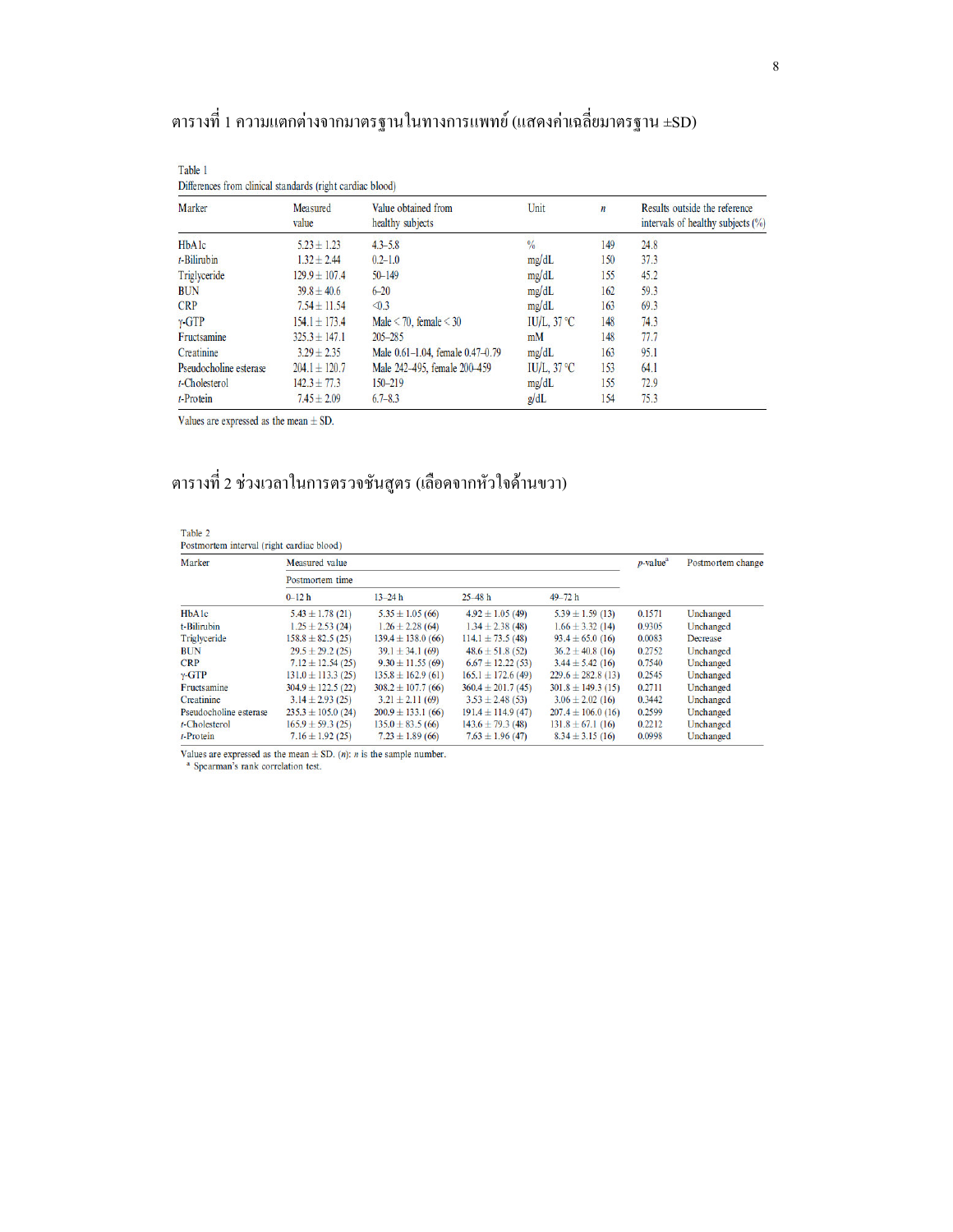# 4. อภิปรายผลการทดลอง

ผลการทดสอบของตัวบ่งชี้ทั้ง 11 ตัว HbA1c แสดง ให้เห็นความแปรปรวนเพียงเล็กน้อย จาก healthy subject (24.8%, ตารางที่ 1), การเปลี่ยนแปลงของสภาวะหลังการตายที่ไม่มีนัยสำคัญ แต่อย่างใด (ตารางที่ 2) และ ไม่มีความแตกต่างในโรคที่เป็นสาเหตุของการตาย (ตารางที่ 3) เรา ขืนยันว่า HbA1c แสดงการเปลี่ยนแปลงสภาวะหลังการตายที่ไม่มีนัยสำคัญ Glycated albumin, glycated hemoglobin และ fructosamine ได้แสดงการบ่งซึ่ chronic hyperglycemia ที่ รุนแรงใน ตัวอย่างที่ตรวจชันสูตร อย่างไรก็ตามในการทคลองนี้ fructosamine ได้แสดงให้เห็นถึงความ แปรปรวนอย่างมากจาก healthy subjects เราของแนะนำว่า HbA1c คือ ตัวบ่งซี้ที่ดีที่สุดในโรค chronic hyperglycemia ในการวินิจฉัยด้านนิติวิทยาศาสตร์ เพราะสามารถซื้อหา ใด้และมีความ น่าเชื่อถือ เราสามารถแสดงให้เห็นได้ว่า HbA1c มีการเปลี่ยนแปลงเพียงเล็กน้อยหลังจากสภาวะ การตายใด้ดังนี้ ระดับของ glycation ของฮีโมโกลบินคือกระบวนการเพิ่มอัตรา ซึ่งกำหนดด้วย ระดับของความเข้มข้นของกลูโคสภายใต้ช่วงอายุ ของเม็ดเลือดแดง ในทางตรงกันข้ามการประเมิน ตัวบ่งชี้อื่นๆ องค์ประกอบของเนื้อเยื่อใด้สะท้อนการทำลายหรือองค์ประกอบใด้ขจัดออกจากเลือด ค้วยอวัยวะที่ทำหน้าที่คังกล่าว

ตารางที่ 3 การศึกษาโรคที่เป็นสาเหตุของการตาย (เลือดจากหัวใจด้านขวา)

| Table 3                                 |  |  |  |
|-----------------------------------------|--|--|--|
| Etiology of death (right cardiac blood) |  |  |  |

| Marker                 | Measured value               |                             |                        |                       |                      |                       |                               |                              |          |
|------------------------|------------------------------|-----------------------------|------------------------|-----------------------|----------------------|-----------------------|-------------------------------|------------------------------|----------|
|                        | <b>Blunt</b> injury          | Sharp injury                | Asphyxiation           | <b>Drowning</b>       | Fire death           | <b>Intoxication</b>   | Internal death                | Others                       |          |
| <b>HbAlc</b>           | $5.05 \pm 0.93(44)$          | $5.44 \pm 1.01(7)$          | $5.39 \pm 1.43(17)$    | $6.05 \pm 1.52$ (4)   | $5.80 \pm 2.37(5)$   | $5.23 \pm 1.50(8)$    | $5.33 \pm 1.34$ (36)          | $4.99 \pm 1.09$ (28)         | 0.6044   |
| t-Bilirubin            | $1.25 \pm 1.84(49)$          | $0.38 \pm 0.41$ (6)         | $0.39 \pm 0.25$ (18)   | $0.40 \pm 0.26$ (3)   | $0.70 \pm 0.88$ (4)  | $1.99 \pm 3.91(7)$    | $1.34 \pm 2.63(36)$           | $2.21 \pm 3.52$ (29)         | 0.2808   |
| Triglyceride           | $142.5 \pm 148.1$ (49)       | $135.6 \pm 46.9(7)$         | $163.1 \pm 94.5(18)$   | $155.0 \pm 116.2$ (3) | $134.8 \pm 79.4(5)$  | $111.0 \pm 61.1(8)$   | $117.1 \pm 85.8(36)$          | $101.9 \pm 77.1(29)$         | 0.5737   |
| <b>BUN</b>             | $37.5 \pm 35.0(52)$          | $10.4 \pm 6.9(7)$           | $22.0 \pm 20.3$ (18)   | $18.4 \pm 3.5(3)$     | $34.0 \pm 29.2(5)$   | $25.2 \pm 15.3(8)$    | $58.1 \pm 54.1(39)$           | $47.5 \pm 42.5(30)$          | 0.0094   |
| <b>CRP</b>             | $12.35 \pm 15.40(52)$        | $1.49 \pm 3.30(7)$          | $1.82 \pm 3.44(18)$    | $0.29 \pm 0.42$ (3)   | $1.15 \pm 2.43(5)$   | $3.59 \pm 9.43(9)$    | $7.24 \pm 7.67(39)$           | $7.47 \pm 11.23(30)$         | 0.0063   |
| $\gamma$ -GTP          | $130.3 \pm 152.8$ (49)       | $152.4 \pm 132.1$ (7)       | $162.9 \pm 265.5$ (18) | $102.3 \pm 76.5$ (3)  | $138.3 \pm 166.3(4)$ | $117.3 \pm 59.9(7)$   | $176.2 \pm 173.3(32)$         | $182.3 \pm 179.1$ (28)       | 0.9079   |
| Fructsamine            | $293.9 \pm 103.9$ (48)       | $247.6 \pm 115.6$ (5)       | $336.6 \pm 55.8$ (17)  | $259.0 \pm 214.6$ (3) | $258.0 \pm 131.4(5)$ | $365.2 \pm 268.9$ (6) | $366.8 \pm 189.1(36)$         | $346.7 \pm 149.6(28)$        | 0.2433   |
| Creatinine             | $3.35 \pm 2.25(52)$          | $1.91 \pm 1.19(7)$          | $2.99 \pm 3.07(18)$    | $4.09 \pm 2.29$ (3)   | $2.69 \pm 1.30(5)$   | $3.16 \pm 1.37(9)$    | $3.64 \pm 2.28$ (39)          | $3.29 \pm 2.73(30)$          | 0.7557   |
| Pseudocholine esterase | $193.0 \pm 91.0(49)$         | $197.2 \pm 96.1(5)$         | $285.6 \pm 151.6(17)$  | $274.0 \pm 109.3$ (3) | $277.6 \pm 148.8(5)$ | $288.8 \pm 185.5(8)$  | $183.7 \pm 117.4(36)$         | $159.5 \pm 98.6(30)$         | 0.0039   |
| $t$ -Cholesterol       | $128.9 \pm 53.1^b(49)$       | $98.3 \pm 32.3(7)$          | $219.3 \pm 108.0$ (18) | $183.7 \pm 22.6$ (3)  | $200.2 \pm 92.9(5)$  | $131.3 \pm 60.8$ (8)  | $130.1 \pm 69.4^{\circ}$ (36) | $119.5 \pm 66.7^b$ (29)      | < 0.0001 |
| $t$ -Protein           | $6.96 \pm 2.02^{\circ}$ (50) | $6.06 \pm 1.87^{\circ}$ (7) | $8.64 \pm 1.23$ (18)   | $9.35 \pm 0.78$ (2)   | $10.76 \pm 3.88$ (5) | $9.24 \pm 1.51(7)$    | $7.14 \pm 1.55^{\circ}$ (35)  | $7.17 \pm 2.04^{\circ}$ (30) | < 0.0001 |

Values are expressed as the mean  $\pm$  SD, (*n*): *n* is the sample number.

One way ANOVA.

 $p < 0.05$  (Scheffe's posthoc test; vs asphyxiation).

 $p \le 0.05$  (Scheffe's posthoc test; vs fire death).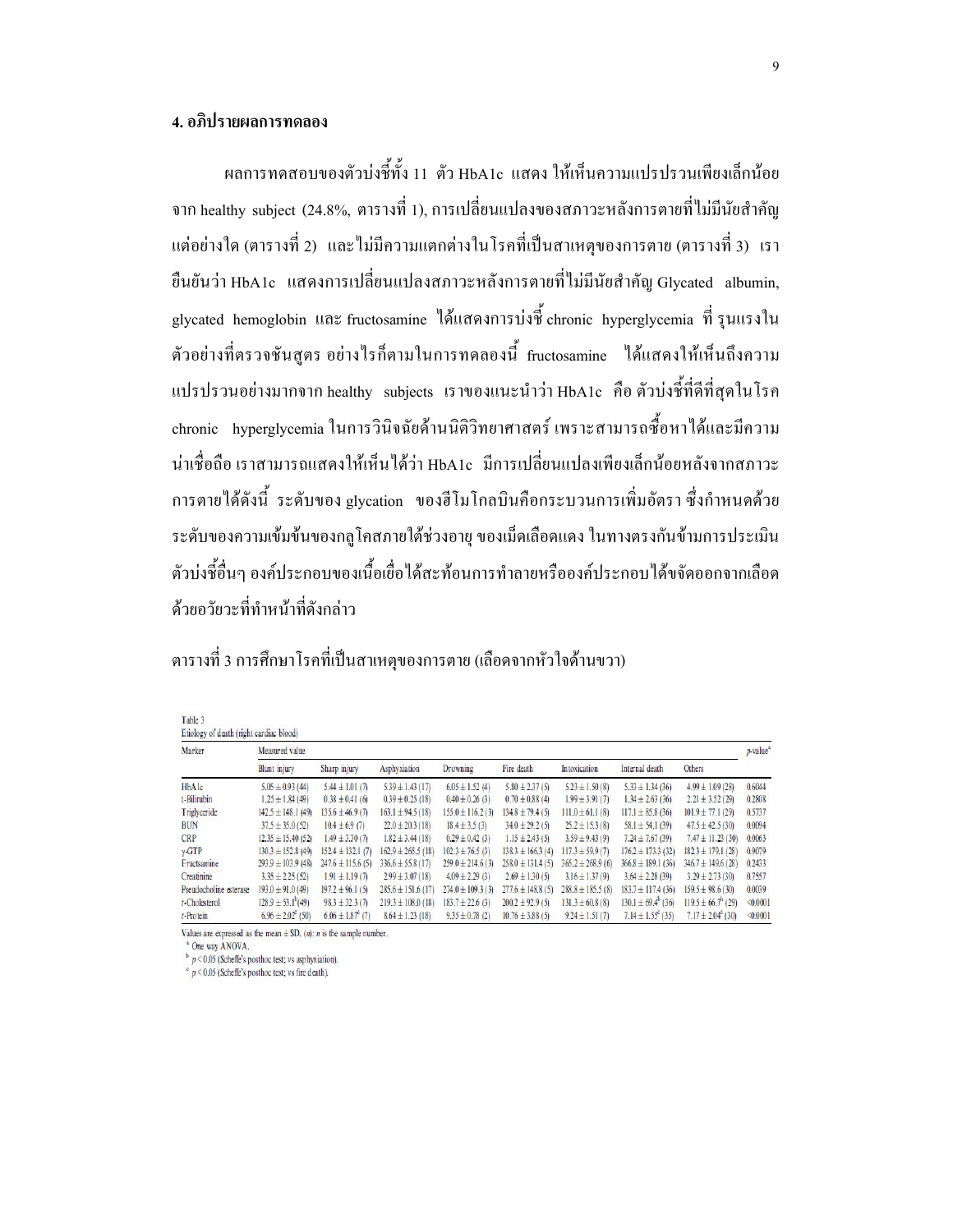- Total - bilirubin แสดงค่าแนวโน้มใปทางสูงตามระยะเวลาหลังการตายที่เพิ่มขึ้นตามเวลา แต่ไม่มีนัยสำคัญ (ตารางที่ 2) และความสัมพันธ์มีความแปรปรวนเล็กน้อยจาก Healthy Subjects (37.3%, ตาราง ที่ 1) ซึ่งจากผลที่ได้แนะนำว่า total bilirubin สามารถถูกใช้เป็นตัวบ่งชี้ได้ γ-GTP และ pseudocholine esterase, ตัวบ่งชี้อื่นๆ ของตับไม่เหมาะสมสำหรับการวิเคราะห์ในทางกฎหมาย นี้ เพราะพวกมันได้แสดงสัดส่วนของความแปรปรวนที่สูงจาก healthy subjects (74.3%, 64.1%, ี ตามลำดับดัง ตารางที่ 1) และ ไม่มีการเพิ่มขึ้นตามระยะเวลาหลังการตาย แม้ว่า Y-GTP จะแสดงค่า แนวโน้มเพิ่มขึ้นตามเวลาก็ตาม (ตารางที่ 2)

สำหรับ creatinine และ BUN, ตัวบ่งชี้ในตับที่ได้รับบาดเจ็บ,เราแนะนำว่า BUN คือตัว บ่งชี้ที่ดีสำหรับวิเคราะห์การบาดเจ็บของไต กรณีที่ใช้ BUN >100 mg/L แสดงให้เห็นถึงโรคไต หรือการทำงานที่บกพร่องอย่างเฉียบพลันของใต หรือเกิดภาวะช็อคจากใตวายอย่างเฉียบพลัน หลังจากมีเลือดออกภายใน เราจะต้องระมัดระวังในการวินิจฉัยและมีข้อมูลประวัติก่อนตายเพราะ BUN มีความเกี่ยวข้องกับการขาดออกซิเจนของเนื้อเยื่อ (hypoxia) หรือการบาดเจ็บเสียหายของ ึกล้ามเนื้อยึดโครงกระดูก (skeletal muscle damage) Creatinine ไม่ถูกแนะนำให้ใช้เพราะมีค่า ี สัดส่วนความผิดปกติที่สงมาก (95.1%) มีการเพิ่มค่าหลังการตายเพิ่มขึ้นสง

้ ระดับของ CRP แสดงให้เห็นว่าไม่มีการเปลี่ยนแปลงหลังการตายที่มีนัยสำคัญ (ตารางที่ 2) Clinical Standard CRP < 0.3 mg/dL ซึ่งเกือบเท่ากับ 0 ในการศึกษาของเรา ค่าความเบี่ยงเบน มาตรฐานที่สูงที่เราสังเกตุใด้คือ (7.54±11.54) แต่ 30.7% ของการตรวจวัดตัวอย่างได้ค่าอยู่ภายใน ขอบเขตของ healthy subjects ในการพิจารณาผลการทดลองนี้ สรปได้ว่า CRP คือตัวบ่งชี้ที่ดี ี สำหรับการอักเสบ ซึ่งได้มีรายงานจากจำนวนหลายครั้งได้ผลเป็นที่น่าพอใจ จากงานวิจัยที่ผ่านมา

High total cholesterol สามารถใช้เป็นตัวบ่งชี้สำหรับ hyperlipidemia ได้ เพราะจากผลที่บ่ง ี บอกว่ามีแนวโน้มค่าเปลี่ยนแปลงหลังจากการตายลดลง (ตารางที่ 2) เราพบความแตกต่างใน ตัวอย่างจากผู้เสียชีวิตด้วยสาเหตุการหายใจติดและจากการบาดเจ็บจากอาวุธไม่คม (aephyxiationblunt injury) และการหายใจติดขัดกับสาเหตุของปัญหา จากอวัยวะภายใน (asphyxiation-internal death) (ตาราง ที่ 3) โดยช่วงของการเปรียบเทียบความแตกต่างของระยะเวลาภายหลังตายคือ 25.7±13.6 h (asphyxiation), 22.9±15.6 h (blunt jinjury)  $\text{max } 29.7\pm16.3$  h (internal death)  $\text{max } \tilde{N}$ ่ สามกลุ่มใม่มีความแตกต่างอย่างมีนัยสำคัญในเรื่องของระยะเวลาหลังการตายที่ได้ตรวจชันสูตร เรา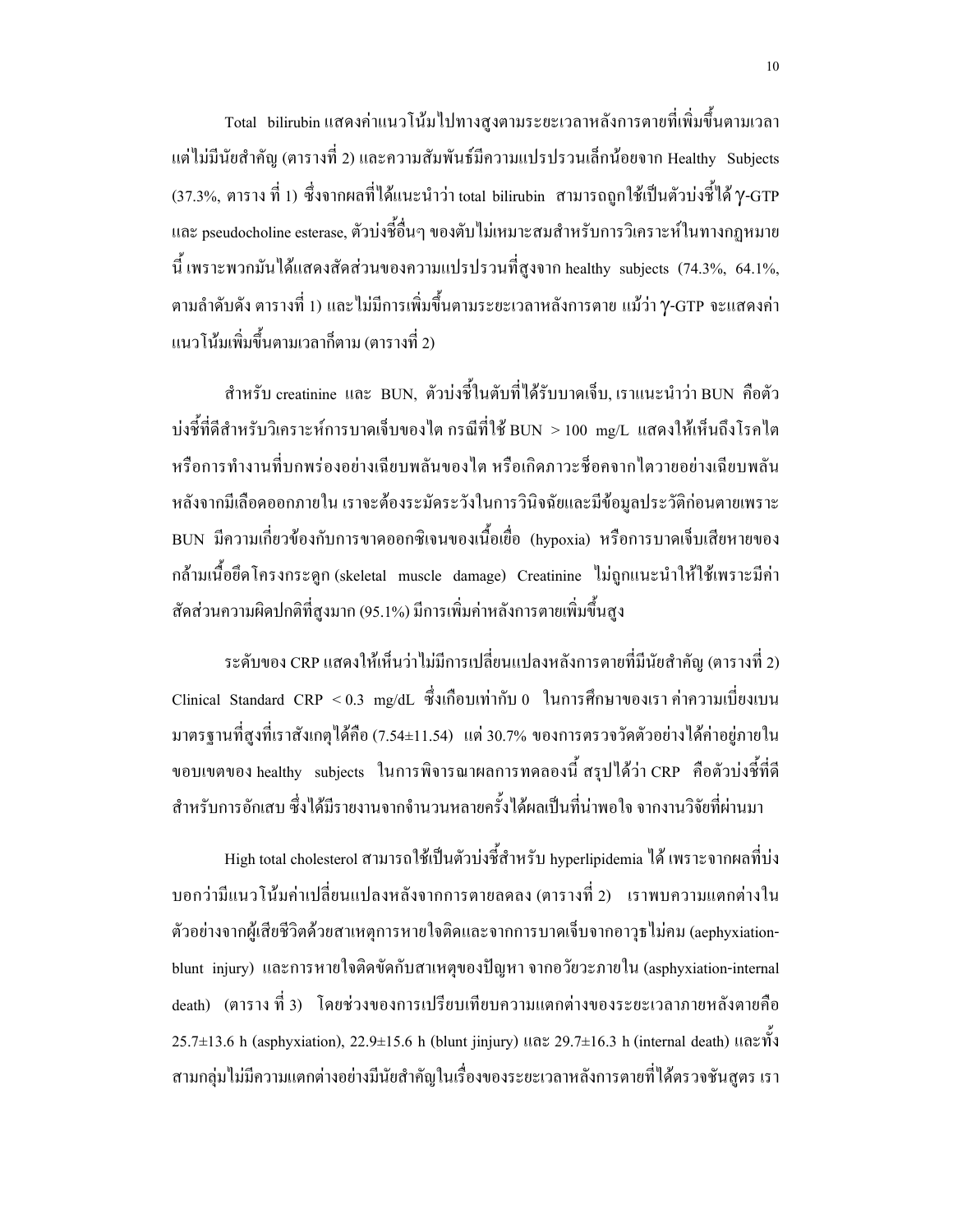ใด้สรุปว่าความแตกต่างใน asphyxiation-blunt injury และ asphyxiation internal death นั้นใด้แสดง ให้เห็นสาเหตุการตายที่แตกต่างกัน ในทางตรงกันข้ามค่า mean ของ triglyceride มีค่าสูงกว่าจาก healthy subjects แต่ มีค่าที่ลดลงตามระยะหลังการตายที่เพิ่มขึ้นอย่างมีนัย สำคัญ (ตารางที่ 2) ตัวบ่ง ซี้ตัวนี้จะขึ้นอยู่กับการกิน (ingestion) หรือ การอดอาหาร ซึ่งบางครั้งสามารถระบุได้ในบางการ ชันสูตรแต่ไม่สามารถถูกใช้เป็นตัวบ่งชี้ของการเปลี่ยนแปลงหลังการตายได้

Total protein มีแนวโน้มเพิ่มขึ้นตามระยะเวลาแต่ไม่มีนัยสำคัญ (ตารางที่ 2) Intravascular fluid ได้รับผลกระทบถูกแพร่ออกจากเส้นเลือดทำให้ในเส้นเลือดเกิดภาวะขาดน้ำอย่างรุนแรง (over hydration) จากข้อมูลของเราในการหาสาเหตุการตายพบความแตกต่างในการเสียชีวิตด้วยใฟ ใหม้-อวัยวะภายใน (ตาราง ที่ 3) ในกรณีทั้งหมดการตายที่มีสาเหตุจากไฟไหม้มีความสัมพันธ์กับ ้ความแตกต่างนี้ ซึ่งก็คือ การแพร่ของของเหลวจากในเส้นเลือดออกสู่นอกเส้นเลือด เมื่อเจอความ ร้อบ

สำหรับการศึกษาหาตำแหน่งของการเก็บตัวอย่าง พวกเรามีคำแนะนำดังนี้ สำหรับ HbA1c ี่ สามารถใช้ได้กับตัวอย่างจากทุกตำแหน่ง เพราะว่าค่าที่ได้จากตัวอย่างที่เก็บมาจากทั้งสามตำแหน่ง มีค่าเท่ากัน แม้ว่าตัวอย่างเลือดจากต้นขาจะให้ค่าที่ต่ำและมีนัยสำคัญทางสถิติก็ตาม สำหรับ triglyceride, BUN, fructosamine ตัวอย่างจากทกตำแหน่งสามารถใช้ได้เพราะไม่มีความแตกต่าง อย่างมีนัยสำคัญกับตัวอย่างที่มาจากบริเวณที่แตกต่างกัน สำหรับ total bulirubin, CRP, Y-GTP, total protein พวกเราแนะนำให้ใช้ตัวอย่างเลือดจากโคนขา เพราะผลการทดลองบ่งบอกว่าตัวบ่งชื้ ้เหล่านี้มีแนวโน้มมีค่าเพิ่มขึ้นตามระยะเวลาหลังการตาย และตัวอย่างเลือดจากโคนขาแสดงค่าที่ต่ำ ี กว่าบริเวณอื่นอย่างมีนัยสำคัญ สำหรับ creatinine เราแนะนำให้ใช้ตัวอย่างเลือดจากหัวใจห้องซ้าย ้เพราะมันแสดงค่าแนวโน้มเพิ่มขึ้นตามระยะเวลา และมีระดับที่ต่ำลงของค่าจากตัวอย่างเลือดจาก หัวใจด้านซ้ายกว่าตัวอย่างเลือดที่มาจากโคนขา สำหรับ Psuedocholine esterase และ total cholesterol เราแนะนำตัวอย่างเลือดจากหัวใจด้านซ้าย เพราะมันให้ค่าแนวโน้มลดลงตามระยะเวลา และแสดงค่าตัวอย่างเลือดจากหัวใจซ้ายสูงกว่าเลือดจากโคนขา ในความเป็นจริงเลือดจากหัวใจซ้าย เหมาะสำหรับการวัดค่าของ creatinine, pseudocholine esterase, total cholesterol ขณะที่เลือดจาก โคนขาเหมาะสำหรับการวัดตัวบ่งชี้อื่นๆ ทั้ง 8 ตัว (ตารางที่ 4)

ตารางที่ 4 ความแตกต่างในตัวบ่งชี้ทางชีวเคมีที่ได้จาก postmortem blood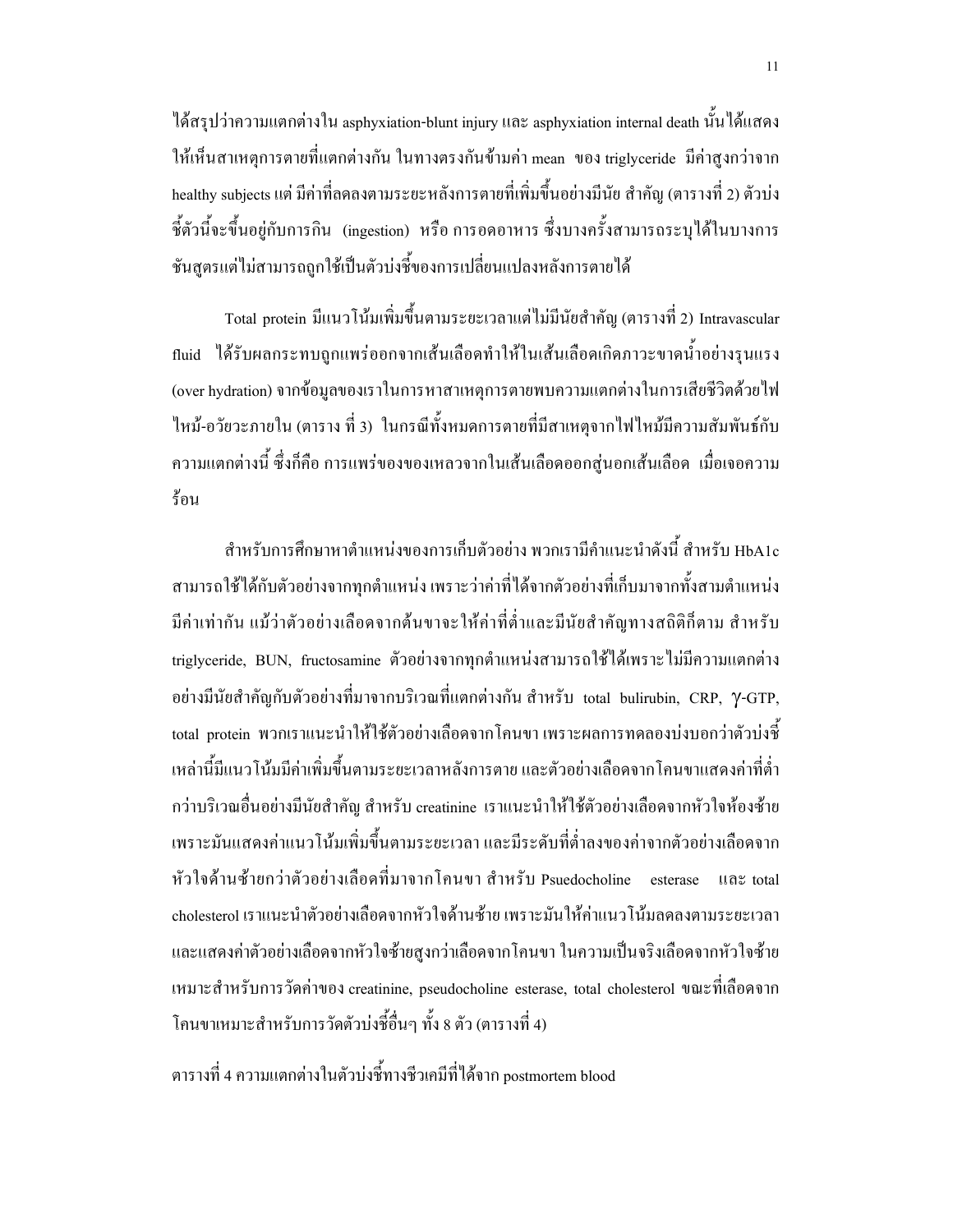| Marker                 | Measured value      |                    |                    |    | $p$ -value <sup><math>a</math></sup> | Regional difference <sup>b</sup> | Recommended   |  |
|------------------------|---------------------|--------------------|--------------------|----|--------------------------------------|----------------------------------|---------------|--|
|                        | Right cardiac blood | Left cardiac blood | Femoral vein blood |    |                                      |                                  | sampling site |  |
| <b>HbAlc</b>           | $5.26 \pm 0.94$     | $5.23 \pm 0.97$    | $5.20 \pm 0.99$    | 40 | 0.0452                               | $r > fe (r = 1, 1 = fe)$         | r, l, fe      |  |
| $t$ -Bilirubin         | $1.27 \pm 2.12$     | $1.35 \pm 2.18$    | $1.06 \pm 1.84$    | 34 | 0.0001                               | $r = l > fe$                     | fe            |  |
| Triglyceride           | $131.4 \pm 144.7$   | $147.4 \pm 183.1$  | $130.6 \pm 104.6$  | 36 | ns                                   |                                  | r, l, fe      |  |
| <b>BUN</b>             | $45.3 \pm 42.6$     | $44.1 \pm 42.3$    | $45.1 \pm 42.5$    | 39 | ns                                   |                                  | r, l, fe      |  |
| <b>CRP</b>             | $7.94 \pm 10.38$    | $8.12 \pm 10.74$   | $6.96 \pm 9.27$    | 41 | 0.0032                               | $r = \triangleright$ fe          | fe            |  |
| $\gamma$ -GTP          | $161.3 \pm 192.4$   | $158.4 \pm 183.6$  | $128.9 \pm 154.6$  | 38 | 0.0397                               | $1 > fe (r = 1, r = fe)$         | fe            |  |
| Fructsamine            | $355.9 \pm 119.3$   | $355.6 \pm 127.0$  | $334.8 \pm 106.9$  | 29 | <b>ns</b>                            |                                  | r, 1, fe      |  |
| Creatinine             | $3.12 \pm 2.32$     | $2.95 \pm 2.34$    | $3.30 \pm 2.38$    | 40 | 0.0005                               | $1 < r = fe$                     |               |  |
| Pseudocholine esterase | $262.0 \pm 137.1$   | $277.3 \pm 163.4$  | $250.7 \pm 134.0$  | 35 | 0.0079                               | $1 > r = fe$                     |               |  |
| $t$ -Cholesterol       | $178.6 \pm 96.6$    | $195.4 \pm 118.5$  | $174.6 \pm 94.7$   | 34 | 0.0057                               | $1 > r = fe$                     |               |  |
| $t$ -Protein           | $7.69 \pm 1.70$     | $7.78 \pm 1.84$    | $6.97 \pm 1.89$    | 37 | < 0.0001                             | $r = l > fe$                     | fe            |  |

Table 4 Regional differences in biochemical markers obtained from postmortem blood

Values are expressed as the mean  $\pm$  SD.

r, right cardiac blood; l, left cardiac blood; fe, femoral vein blood; ns, not significant.

One-way repeated measures ANOVA.

 $<sup>b</sup>$  Paired *t*-test.</sup>

้เมื่อตัวบ่งชี้ชีวเคมีในเลือดถกใช้ในการวิเคราะห์ในงานค้านนิติวิทยาศาสตร์ เราต้องการ ้ความน่าเชื่อถือของค่ามาตรฐานในทางการแพทย์ด้วย ค่ามาตรฐานได้จากการคำนวณค่าจากตัวอย่าง ีที่ได้จากผู้ใหญ่ที่มีสุขภาพดี ซึ่งจำเป็นต่องานด้านนิติวิทยาศาสตร์ เพราะว่ายังไม่มีค่าามาตรฐานที่ ี สมบูรณ์แบบ กับตัวอย่างเลือดที่ได้จากการตรวจชั้นสูตรเพราะว่าตัวอย่างมาจากศพที่มีสาเหตุที่ หลากหลายของการทำให้เสียชีวิต เช่นสภาวะที่มีความเจ็บปวด, สภาวะโรคแทรกซ้อน, การรักษา และการเปลี่ยนแปลงหลังการตาย ซึ่งปัจจัยเหล่านี้มีผลต่อระดับของตัวบ่งชี้ นี่เป็นปัญหาใหญ่อย่าง หนึ่ง ที่พวกเราได้ทำการทดลองชั่วคราวในการคำนวณค่ามาตรฐานทาง forensic ของ HbA1c ซึ่ง แสดงการเปลี่ยนแปลงสภาวะหลังการตายเพียงเล็กน้อย และได้ค่า 2.77-7.69% (mean ±2SD) แม้ว่า ข้อมูลของเราจะมีค่าผิดปกติจากสาเหตุของการตาย อย่างไรก็ตามข้อจำกัดของการศึกษานี้ได้มา ิจากการขาดข้อมูลทางสิ่งแวดล้อม หรือสภาวะของการเสียชีวิต การเจ็บป่วยในปัจจุบันและอดีต และประวัติทั่วไปของผู้เคราะห์ร้ายดังกล่าว เพราะฉะนั้นเราต้องระมัดระวังข้อมูลที่กล่าวมานี้เป็น ้เพียงแก่เครื่องชี้แนวทางก่ามาตรฐานของ forensic - ที่มีความถูกต้องมากขึ้น จะต้องได้มาจากการ ี ทคลองในจำนวนตัวอย่างที่มากขึ้นและมีข้อมูลผิดปกติก่อนตาย โดยยึดหลักวิเคราะห์ที่สมบูรณ์ ของทุกกรณี แล้วเราจะได้ค่ามาตรฐานของ forensic ที่แท้จริง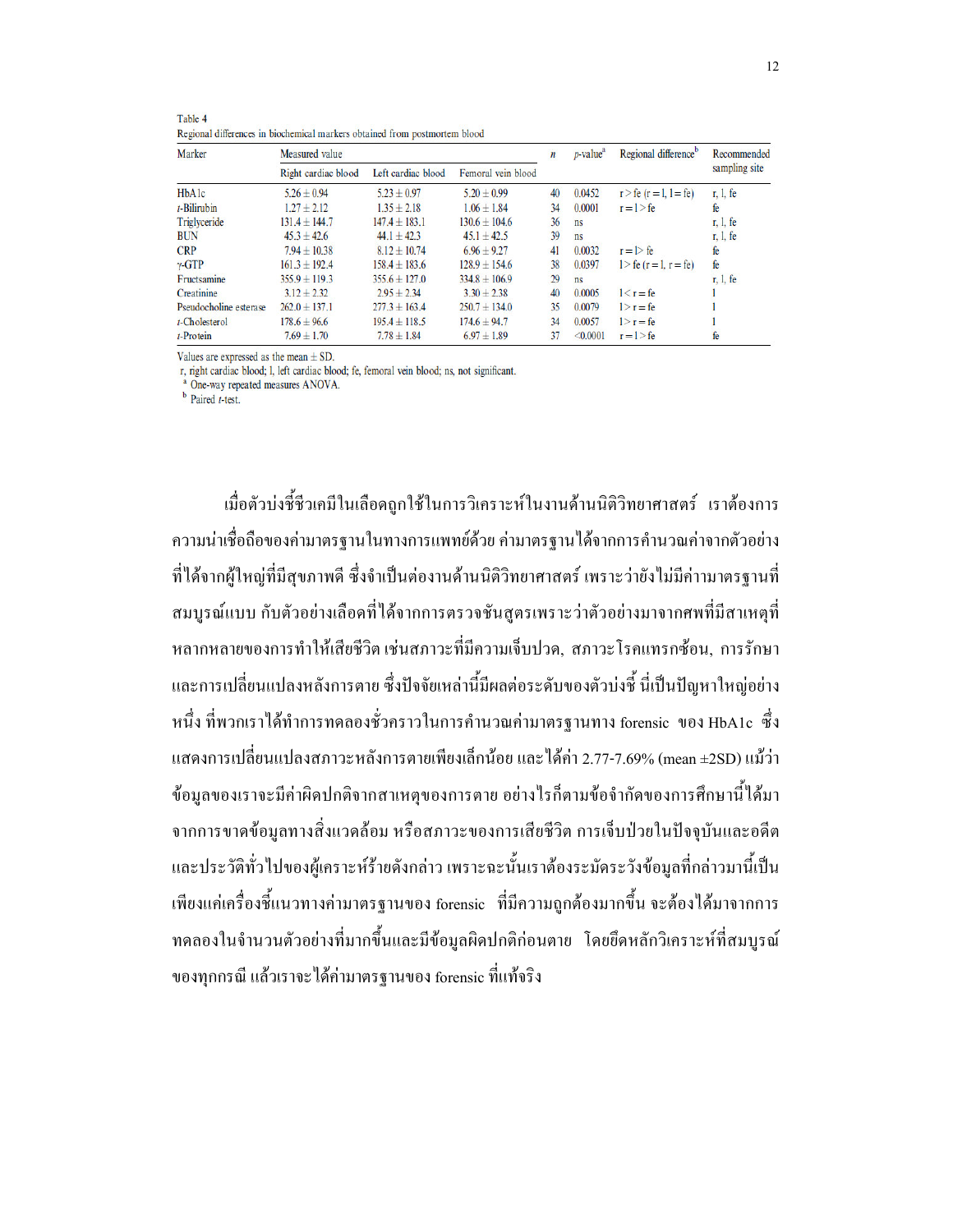เราได้ทดสอบซ้ำในตัวบ่งชี้ในเลือดที่มีการตรวจกันอยู่อย่างทั่วไป และได้นำเสนอความ ้เป็นไปได้ในการตรวจชั้นสูตรในทางกฎหมาย สำหรับการวิเคราะห์ทางกฎหมายการแพทย์โดยใช้ ตัวบ่งชี้ทางชีวเคมีในเลือด เราต้องเก็บตัวอย่างให้มากขึ้นโดยเราต้องทราบสาเหตุในด้านข้อมูลที่ มากขึ้นเกี่ยวกับประชากร และการบ่งชี้ค่าผิดปกติในทางนิติวิทยาศาสตร์ "forensic abnormal value" ิสถานการณ์ที่ต้องการการประเมินทางชีวเคมี ได้แก่การเสียชีวิตอย่างกระทันหันโดยปราศจาก สาเหตุที่แน่นอน เช่น เสียชีวิตด้วยสาเหตุจากแอลกอฮอล์ โดยที่มีระดับแอลกอฮอล์ในเลือดต่ำ วัย หนุ่มสาวที่เสียชีวิตโดยใม่ปรากฏสาเหตุของการเสียชีวิตที่ชัดเจน หรือข้อมูลก่อนการเสียชีวิต เช่น โรคในปัจจุบันหรืออดีต